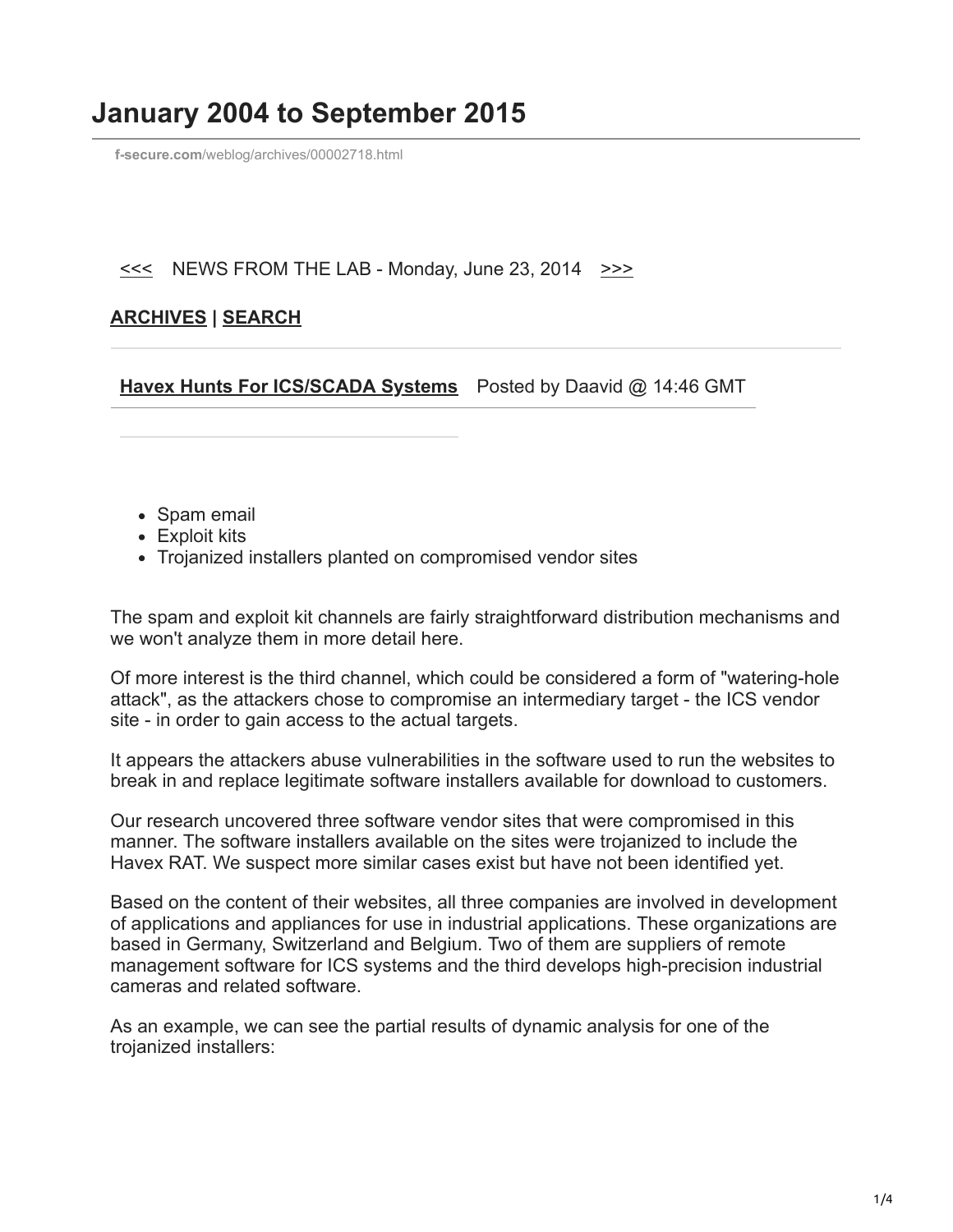```
0% Created processes
C:\WINDOWS\system32\rundll32.exe C:\DOCUME~1\<USER>~1\LOCALS~1\Tem \mbcheck.dll,RunDllEntry successful)
```
C:\DOCUME~1\<USER>~1\LOCALS~1\Temp\mbcheck.exe C:\DOCUME~1\<USER>~1\LOCALS~1\Temp\mbcheck.exe"" (successful)

The normal, clean installer does not include a file called "mbcheck.dll". This file is actually the Havex malware. The trojanized software installer will drop and execute this file as a part of the normal installation. The user is left with a working system, but the attacker now has a backdoor to access and control the computer.

# **Target Organizations**

We were able to locate some of the infected systems and identify the organization affected by the samples analyzed in this report by tracing the IP addresses communicating to the C&C servers used by the Havex RAT.

All of these entities are associated in some way with the development or use of industrial applications or machines. The majority of the victims are located in Europe, though at the time of writing at least one company in California was also observed sending data to the C&C servers. Of the European-based organizations, two are major educational institutions in France that are known for technology-related research; two are German industrial application or machine producers; one is a French industrial machine producer; and one is a Russian construction company that appears to specialize in structural engineering.

## **ICS/SCADA Sniffer**

Our analysis of Havex sample codes also uncovered its "ICS/SCADA sniffing" behavior. The C&C server will instruct infected computers to download and execute further components, and one of these components appeared very interesting. While analyzing this component, we noticed that it enumerates the local area network and looks for connected resources and servers:

| scan LAN | proc near | : CODE XREF: scan LAN4+13E1p                                      |
|----------|-----------|-------------------------------------------------------------------|
|          | push      | ebp                                                               |
|          | push      | edi                                                               |
|          | mov       | edi, [esi]                                                        |
|          | xor       | ebp, ebp                                                          |
|          | push      | ebp                                                               |
|          | push      |                                                                   |
|          | call      | write to file2                                                    |
|          | mov       | edi, [esi]                                                        |
|          | push      | ; int<br>ebp                                                      |
|          |           |                                                                   |
|          | push      | offset aStartFinging 1 ; "Start finging of LAN hosts\n"           |
|          | call      | write to file                                                     |
|          | add       | esp, 10h                                                          |
|          | push      | ; 1pNetResource<br>ebp                                            |
|          | push      | ebp<br>: int                                                      |
|          | mov       | ecx, esi                                                          |
|          | call      | recursive WNetEnumResourceW                                       |
|          | no v      | edi, [esi]                                                        |
|          | test      | al, al                                                            |
|          | inz       | <b>short loc 10001427</b>                                         |
|          | push      | ; int<br>ebp                                                      |
|          | push      | offset aFindingWasFaul ; "Finding was fault. Unexpective error\n" |
|          | call      | write to file                                                     |
|          |           |                                                                   |

We then noticed that it uses Microsoft Component Object Model (COM) interfaces (CoInitializeEx, CoCreateInstanceEx) to connect to specific services: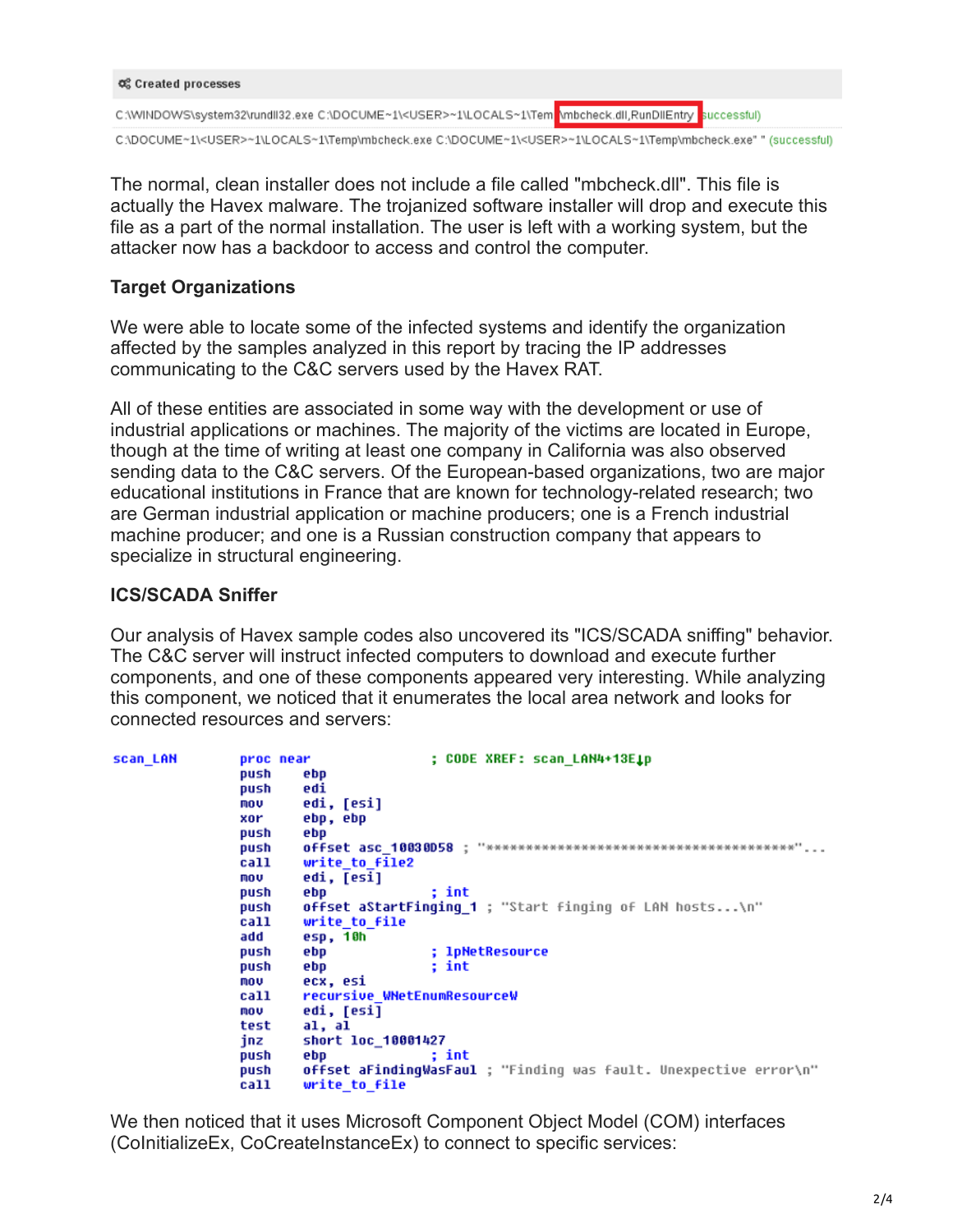```
eax, [esp+98h+var_78]
mov
add
     esp, 0Ch
                          ; dwCoInit
push edi
push edi
                         ; pvReserved
mov [esp+94h+pServerInfo.pwszName], eax
        [esp+94h+pResults.pIID], offset gIOPCServerList2 ; {9dd0b56c-ad9e-43ee-8305-487f3188bf7a}
mov
       [esp+94h+pResults.pItf], edi
mov
        [esp+94h+pResults.hr], edi
mov
call ds:CoInitializeEx
lea
        eax, [esp+8Ch+pResults]
       eax
                     ; pResults
push
        ebx, ebx
xor
inc
       ebx
                   ; dwCount
push ebx
lea eax, [esp+94h+pServerInfo]
push eax ; pServerInfo
push 17h ; dwClsCtx<br>push edi ; punkOuter<br>push edi ; punkOuter<br>push offset gIOPCServerList ; {13486D51-4821-11D2-A494-3CB306C10000}<br>mov [esp+0A4h+var_4], edi<br>call ds:CoCreateInstanceEx
                        ; pserverin<br>; dwClsCtx<br>: nunkOuter
```
To identify which services the sample is interested in, we can simply search for the identifiers seen above, which tell us what kind of interfaces are being used. A bit of googling gives us these names:

- **9DD0B56C-AD9E-43EE-8305-487F3188BF7A** = IID\_IOPCServerList2
- **13486D51-4821-11D2-A494-3CB306C10000** = CLSID\_OPCServerList

Note the mention of "OPCServer" in the names. There are more hints pointing in the same direction -- the strings found in the executable also make several references to  $\bigcirc$ PC $\bigcap$ 

It turns out that OPC stands for **OLE for Process Control**, and it's a standard way for Windows applications to interact with process control hardware. Using OPC, the malware component gathers any details about connected devices and sends them back to the C&C for the attackers to analyze. It appears that this component is used as a tool for intelligence gathering. So far, we have not seen any payloads that attempt to control the connected hardware.

#### **Summary**

The attackers behind Havex are conducting industrial espionage using a clever method. Trojanizing ICS/SCADA software installers is an effective method in gaining access to target systems, potentially even including critical infrastructure.

The method of using compromised servers as C&C's is typical for this group. The group doesn't always manage the C&C's in a professional manner, revealing lack of experience in operations. We managed to monitor infected computers connecting to the servers and identify victims from several industry sectors.

The additional payload used to gather details about ICS/SCADA hardware connected to infected devices shows the attackers have direct interest in controlling such environments. This is a pattern that is not commonly observed today.

SHA-1 hashes of the samples discussed: